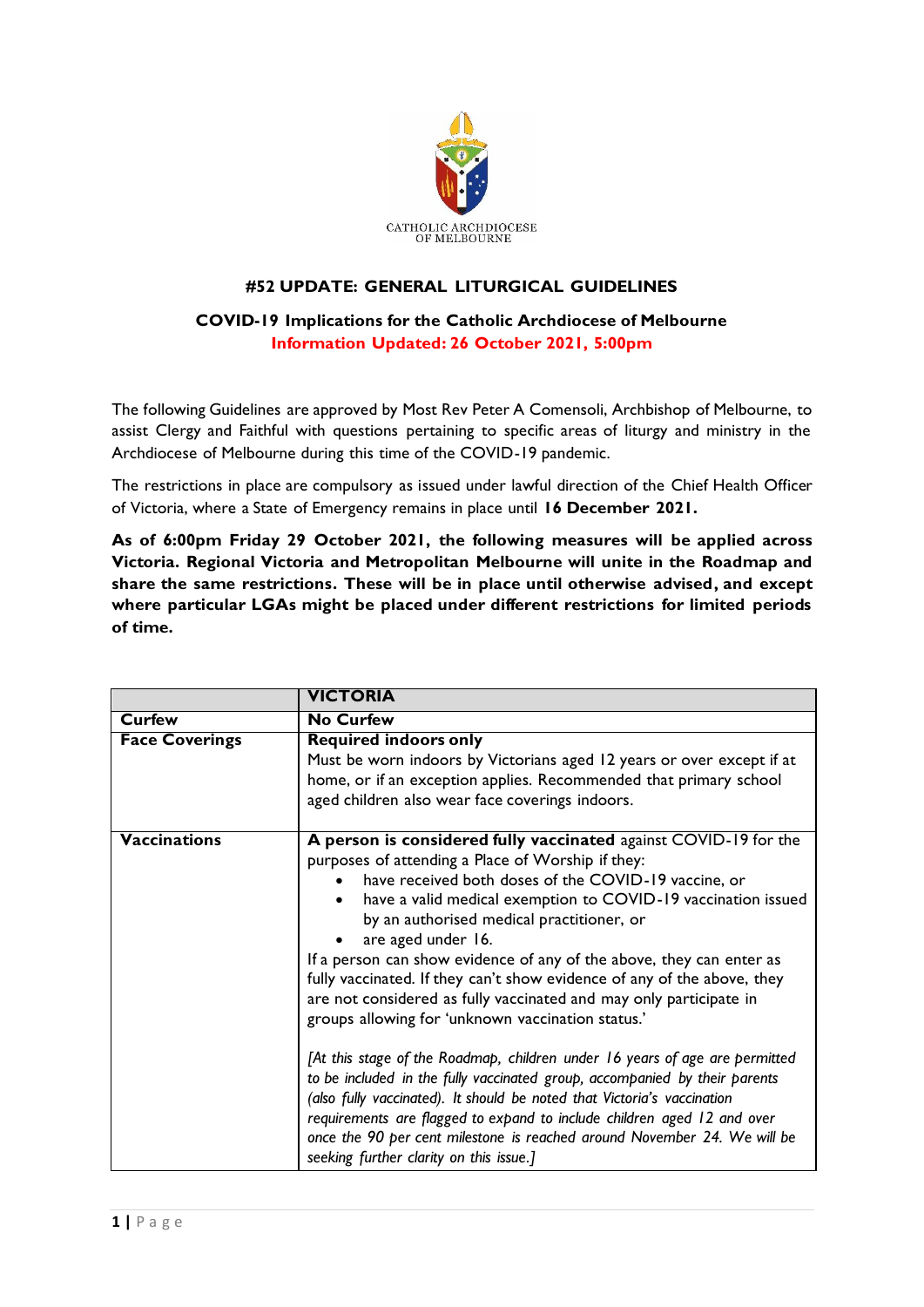| <b>Religious Gatherings</b>  | <b>Fully Vaccinated:</b>                                                                                                                                                                                                                                                                                                                                                             |
|------------------------------|--------------------------------------------------------------------------------------------------------------------------------------------------------------------------------------------------------------------------------------------------------------------------------------------------------------------------------------------------------------------------------------|
| and                          | Indoors DQ4.                                                                                                                                                                                                                                                                                                                                                                         |
| <b>Ceremonies</b>            | Outdoors DQ2.                                                                                                                                                                                                                                                                                                                                                                        |
|                              | Cap of 500.                                                                                                                                                                                                                                                                                                                                                                          |
|                              |                                                                                                                                                                                                                                                                                                                                                                                      |
|                              | <b>Unknown Vaccination Status:</b>                                                                                                                                                                                                                                                                                                                                                   |
|                              | Indoors & Outdoors cap of 30. DQ4.                                                                                                                                                                                                                                                                                                                                                   |
|                              |                                                                                                                                                                                                                                                                                                                                                                                      |
|                              | Children under 12 months old are not counted towards caps.                                                                                                                                                                                                                                                                                                                           |
|                              | The Archbishop has indicated that at least one (if not more) 'Unknown<br>Vaccination Status' Masses should be offered in each Parish per week to<br>enable the faithful to attend. Separate liturgies of 'unknown vaccination<br>status' should also be considered for families of children receiving first<br>Sacraments where one or both of the parents are not fully vaccinated. |
| <b>Funerals</b>              | <b>Fully vaccinated:</b>                                                                                                                                                                                                                                                                                                                                                             |
|                              | Indoors DQ4.                                                                                                                                                                                                                                                                                                                                                                         |
|                              | Outdoors DQ2.                                                                                                                                                                                                                                                                                                                                                                        |
|                              | Cap of 500.                                                                                                                                                                                                                                                                                                                                                                          |
|                              | (caps not inclusive of those necessary to conduct funeral)                                                                                                                                                                                                                                                                                                                           |
|                              |                                                                                                                                                                                                                                                                                                                                                                                      |
|                              | <b>Unknown Vaccination Status:</b>                                                                                                                                                                                                                                                                                                                                                   |
|                              | Indoors & Outdoors cap of 30 mourners. DQ4.                                                                                                                                                                                                                                                                                                                                          |
|                              | (caps not inclusive of those necessary to conduct funeral)                                                                                                                                                                                                                                                                                                                           |
|                              | Children under 12 months old are not counted towards caps.                                                                                                                                                                                                                                                                                                                           |
|                              | Refer to email sent to Parishes and Clergy 18 August 2021. Pall Bearers must<br>be from the permitted number of mourners or from the Funeral Service<br>provider.                                                                                                                                                                                                                    |
| <b>Weddings</b>              | <b>Fully vaccinated:</b>                                                                                                                                                                                                                                                                                                                                                             |
|                              | Indoors DQ4.                                                                                                                                                                                                                                                                                                                                                                         |
|                              | Outdoors DQ2.                                                                                                                                                                                                                                                                                                                                                                        |
|                              | Cap of 500.                                                                                                                                                                                                                                                                                                                                                                          |
|                              |                                                                                                                                                                                                                                                                                                                                                                                      |
|                              | <b>Unknown Vaccination Status:</b>                                                                                                                                                                                                                                                                                                                                                   |
|                              | Indoors & Outdoors cap of 30 people per wedding. DQ4.                                                                                                                                                                                                                                                                                                                                |
|                              | (caps not inclusive of the marrying couple plus those necessary to                                                                                                                                                                                                                                                                                                                   |
|                              | conduct wedding)                                                                                                                                                                                                                                                                                                                                                                     |
|                              |                                                                                                                                                                                                                                                                                                                                                                                      |
|                              | Children under 12 months old are not counted towards caps.                                                                                                                                                                                                                                                                                                                           |
| <b>Community (Parish)</b>    | <b>Fully vaccinated only:</b>                                                                                                                                                                                                                                                                                                                                                        |
| <b>Facilities</b>            | Indoors DQ4.                                                                                                                                                                                                                                                                                                                                                                         |
|                              | Outdoors DQ2.<br>Cap of 500.                                                                                                                                                                                                                                                                                                                                                         |
| <b>Leaving Home</b>          | No Stay-at-Home requirement.                                                                                                                                                                                                                                                                                                                                                         |
|                              | Intrastate travel permitted.                                                                                                                                                                                                                                                                                                                                                         |
| <b>Private Gatherings in</b> | Permitted for up to 10 visitors per day, including dependents.                                                                                                                                                                                                                                                                                                                       |
| the home                     | Vaccination is strongly recommended.                                                                                                                                                                                                                                                                                                                                                 |
| <b>Public Gatherings</b>     | Permitted for up to 30 people outdoors, including dependents.                                                                                                                                                                                                                                                                                                                        |
| (park, beach etc.)           | Vaccination strongly recommended.                                                                                                                                                                                                                                                                                                                                                    |
|                              |                                                                                                                                                                                                                                                                                                                                                                                      |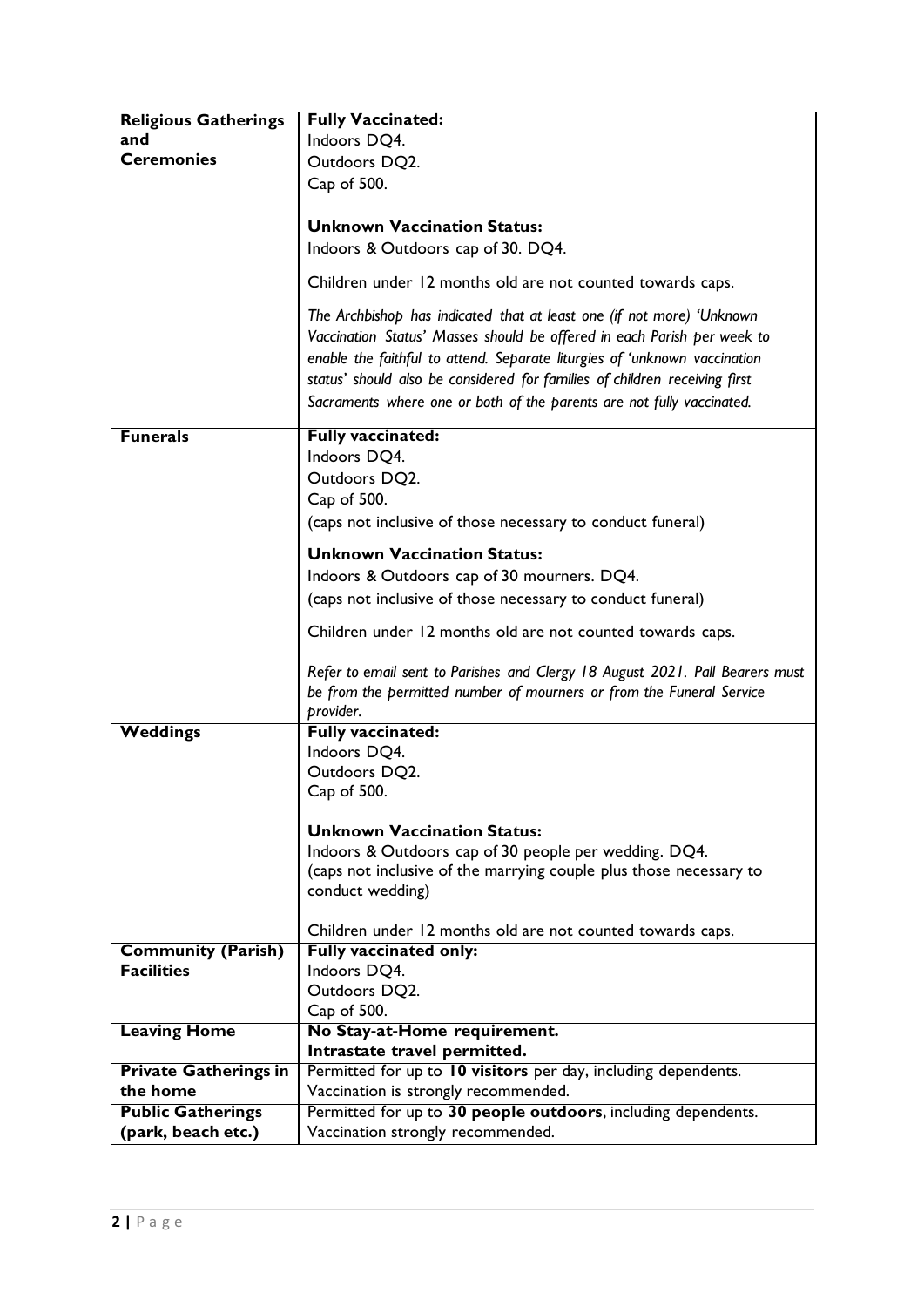| <b>Care Facility Visitors</b> | Up to 5 visitors per resident per day (dependants included). Strongly<br>recommend that all residents and visitors are fully vaccinated (subject<br>to facility Guidelines). |
|-------------------------------|------------------------------------------------------------------------------------------------------------------------------------------------------------------------------|
| <b>Hospital Visitors</b>      | Refer to each Facility                                                                                                                                                       |
| Work                          | Go to work if you are fully vaccinated or work from home.<br>DQ2 for areas non-accessible to public.<br>Face coverings must be worn indoors in workplaces.                   |

Under no circumstances should anyone awaiting a COVID-19 test verification, including Clergy (even without presenting symptoms) attend a church or parish setting until a diagnosis is confirmed. Additionally, under no circumstances should anyone attend who is closely connected to people who are awaiting test results or who have tested positive.

# **VICTORIA**

We welcome the opening up of our places of worship and opportunities for gathering but remain mindful and respectful that many in our community remain feeling cautious and anxious, and that our communities still cannot gather fully and united as they would wish.

For the time being, all Catholics in Melbourne continue to be dispensed from the obligation to attend Sunday Mass until further directed by the Archbishop. We continue to carry the happy obligation to keep Sunday holy, whether we can attend Mass or not, and can do so by any kind of prayer with members of our household and parish, reading holy scripture, and encouraging one another in our faith. Prayerfully participating in online Mass continues to be a great source of comfort on Sundays.

| <b>Places of</b>   |                                                                                                                                                                                                           |
|--------------------|-----------------------------------------------------------------------------------------------------------------------------------------------------------------------------------------------------------|
|                    | In Victoria, Places of Worship may welcome                                                                                                                                                                |
| <b>Worship and</b> | Fully Vaccinated - Indoors DQ4 - Outdoors DQ2 - Cap of 500.                                                                                                                                               |
| <b>Religious</b>   | Unknown Vaccination Status - Indoors & Outdoors cap of 30. DQ4.                                                                                                                                           |
| <b>Gatherings</b>  |                                                                                                                                                                                                           |
|                    | Children under 12 months old are not counted towards caps.<br>A COVID Check-in Marshal must be present. For role of a<br>Marshal please visit: https://www.coronavirus.vic.gov.au/covid-                  |
|                    | check-in-marshals                                                                                                                                                                                         |
|                    | Places of worship must use electronic record keeping through the<br>Victoria Services QR App.                                                                                                             |
|                    | Proof of vaccination, or vaccination exemption, status to be sighted<br>via the Victoria Services App (Tick indicator). Vaccination<br>Exemptions can be linked to your Victoria Services App.            |
|                    | For those with hard copy certificates, record should be taken of<br>Name, Contact and Acknowledgement of vaccination proof or<br>vaccination exemption. This record must be kept securely for 28<br>days. |
|                    | Bookings systems - such as Trybooking or Genius, are<br>recommended to assist in monitoring permitted numbers.                                                                                            |
|                    | Face coverings must be worn indoors.                                                                                                                                                                      |
|                    | Hygiene precautions must be maintained at all times.<br>$\bullet$                                                                                                                                         |
|                    |                                                                                                                                                                                                           |
|                    | Parishes should update and have their COVID-safe plans available.<br>$\bullet$                                                                                                                            |
| General            | These Liturgical Guidelines are intended to assist Clergy and faithful in the                                                                                                                             |
| Liturgical         | reverent and joyful celebration of Holy Mass while maintaining the health                                                                                                                                 |
| <b>Guidelines</b>  | and safety precautions offered through health and government authorities.                                                                                                                                 |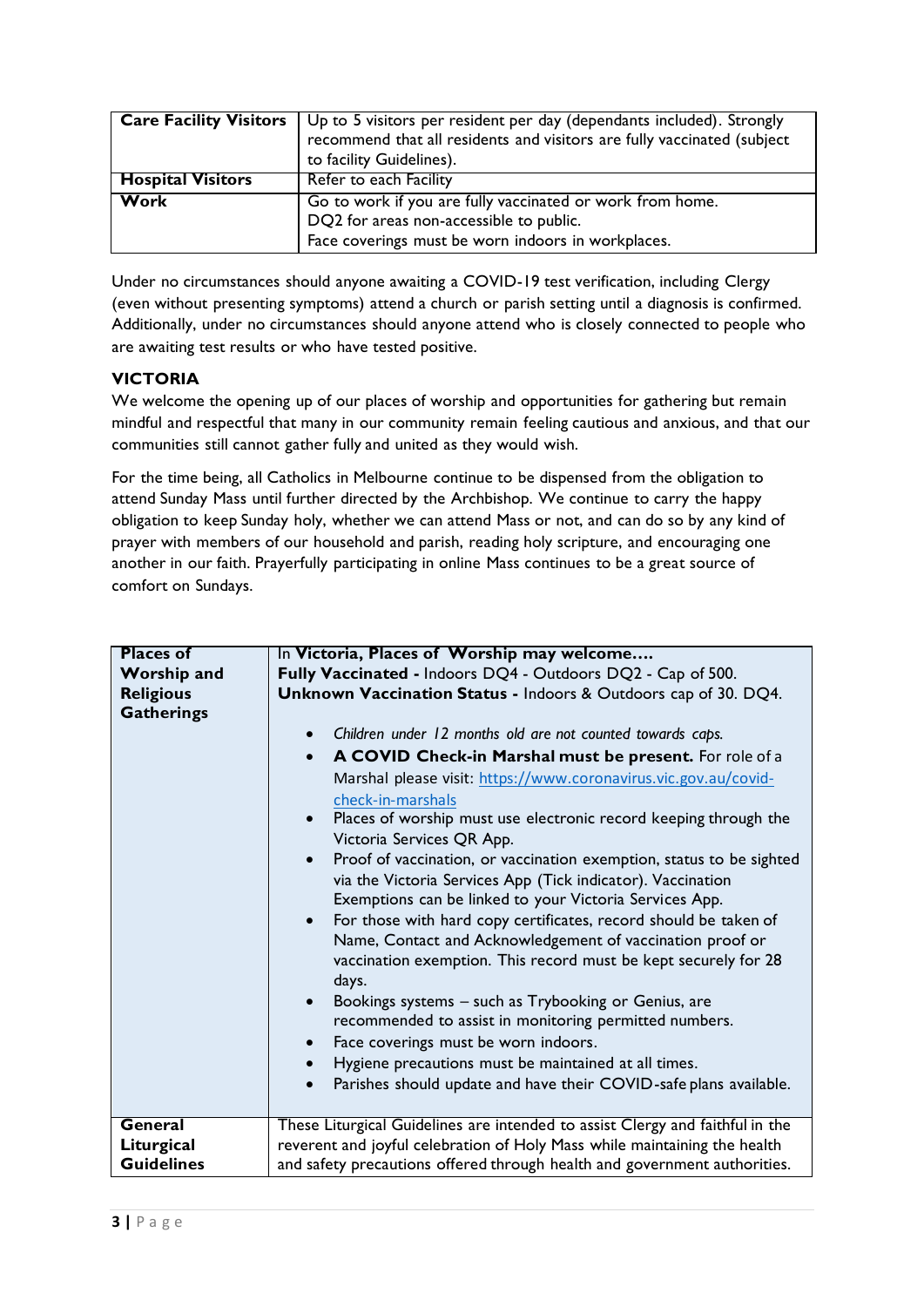It is by carefully observing the directives and precautions outlined in this document that the celebration of Mass, even with continued limitations of restrictions, can take place prudently. We look forward to gathering together with all our people to safely celebrate the Eucharistic Sacrifice, but in the meantime, we will follow these guidelines with diligence, using common sense and respect for others.

#### **FACE COVERINGS and SANITISING**

- Face coverings must be worn indoors. It is recommended that Primary School aged children wear face coverings indoors where possible.
- Sanitiser must continue to be used regularly throughout Liturgies, and celebrants must visibly sanitise before and after the distribution of Holy Communion.
- For Clergy: A reminder that face coverings must be worn as you enter for Mass. They may be removed during the celebration of Mass but are to be placed back on for the distribution of Holy Communion and at the conclusion of Mass as you process out.

**SINGING** (see reference further below)

#### **LITURGY OF THE WORD**

- All participants must wear a face covering when indoors at all times and unless under 12years of age or have a lawful reason not to.
- The reader may lower his/her face covering for the readings. This applies as well for the Universal Prayer.
- This same direction is extended for a cantor (or singers where further numbers permit): when the cantor is singing, the face covering may be lowered. It must be worn at all other times.

## **LITURGY OF THE EUCHARIST**

- The hosts to be consecrated for the faithful should be placed on a separate Paten (or Ciborium) to the Paten holding the host that the priest will consume.
- All concelebrating priests must intinct, thereby receiving the Body and Blood of Jesus Christ.

## **HOLY COMMUNION**

*The following information is designed to allow for the distribution of Holy Communion at Mass in a safe manner for both ministers and communicants. All liturgical norms that govern the ordinary distribution of Holy Communion are observed in these norms, preserving the integrity of the celebration and distribution of the Eucharist.*

Receiving Our Lord in the areas where we may now gather is a moment of great significance and of personal intimacy with Jesus, and the Church wants to ensure it is done with dignity and respect.

The Sacrament may be received without restriction both on the tongue and in the hand at the decision of the person who is distributing Holy Communion. The Archbishop leaves it to each minister distributing the Sacrament to determine whether they feel comfortable doing so on the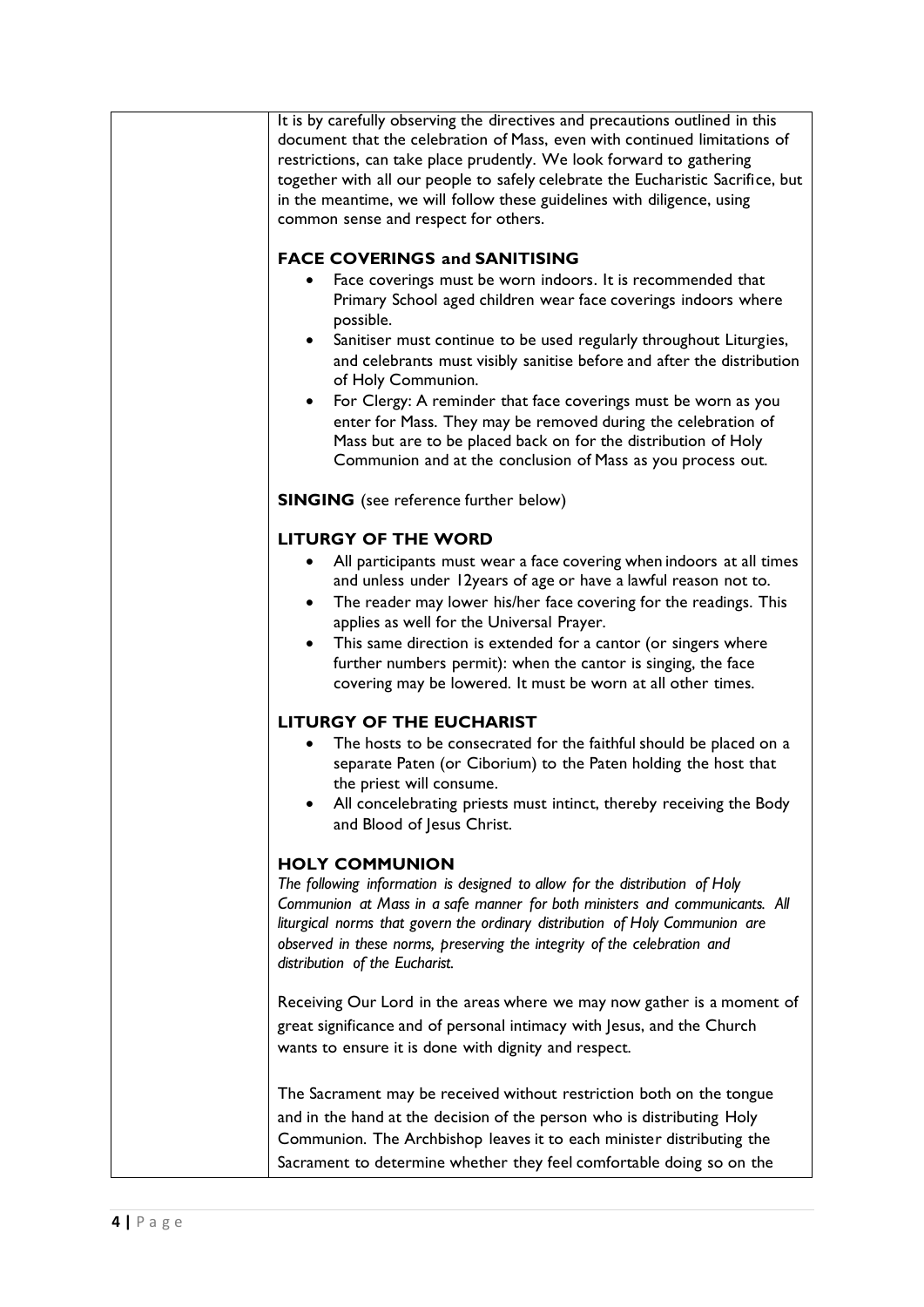|                | tongue at this stage. Everyone is asked to be patient - we have a number of                                                 |
|----------------|-----------------------------------------------------------------------------------------------------------------------------|
|                | clergy and people who are in a high-risk category for their health due to                                                   |
|                | age or other factors, so the lifting of this provision is subject to the                                                    |
|                |                                                                                                                             |
|                | minister in each circumstance. Ministers are asked to show care and regard                                                  |
|                | for communicants, most of whom have not been at Mass in any regular way                                                     |
|                | for most of the year.                                                                                                       |
|                |                                                                                                                             |
|                | The following directions are recommended:                                                                                   |
|                |                                                                                                                             |
|                | The Priest or (minister) and Communicant.                                                                                   |
|                | Face Coverings are to be worn for the distribution of Holy Communion.                                                       |
|                | Communicants are only to receive the Host, there is to be no                                                                |
|                | sharing of the Chalice.                                                                                                     |
|                | Instructions on receiving Holy Communion should be given to                                                                 |
|                | communicants at the time of the Fraction Rite.                                                                              |
|                | Minister sanitises hands before beginning distribution.                                                                     |
|                | Each communicant comes forward to a place approximately 1.5                                                                 |
|                | metres away from the minister and removes one side of their face                                                            |
|                | covering and sanitises their hands at a sanitation station provided                                                         |
|                | nearby.                                                                                                                     |
|                | The communicant then enters into dialogue with the minister:<br>$\qquad \qquad \blacksquare$                                |
|                | "Body of Christ"; "Amen." from the 1.5 metre distance.<br>Minister places the host slightly above the outstretched and flat |
|                | hands of the communicant who receives the Blessed Sacrament                                                                 |
|                | then steps to the side to place the host on their tongue.                                                                   |
|                | The communicant replaces their face covering and returns to their                                                           |
|                | seat.                                                                                                                       |
|                | During the distribution of Communion, if the minister makes                                                                 |
|                | physical contact with the communicant, the minister will be                                                                 |
|                | required to sanitise his hand thoroughly. For such sanitisation to be                                                       |
|                | possible, a table with hand sanitiser should also be placed in                                                              |
|                | proximity to the minister distributing Communion.                                                                           |
|                | Minister must sanitise their hands after completing distribution.                                                           |
|                | Those receiving Holy Communion on the tongue should be                                                                      |
|                | requested to present last. It is advised that sanitation take place                                                         |
|                | between each communicant in this instance.                                                                                  |
|                |                                                                                                                             |
| <b>Singing</b> | Singing is permitted under certain conditions:                                                                              |
|                | Face coverings must be worn by the congregation when singing                                                                |
|                | indoors at all times. This will create difficulties for singing, and                                                        |
|                | congregants should be encouraged to either refrain from                                                                     |
|                | singing, or to do so softly.                                                                                                |
|                | Face coverings must be worn by cantors or choirs indoors.                                                                   |
|                | They may be removed during the period of singing but must be                                                                |
|                | replaced and worn otherwise.                                                                                                |
|                |                                                                                                                             |
|                | Further recommendations when singing can take place include:                                                                |
|                | Singing in a well-ventilated room (with windows open).                                                                      |
|                | Physical distancing of at least 2 metres between each person                                                                |
|                | while singing.                                                                                                              |
|                | Short performances (of less than an hour).                                                                                  |
|                | Singing softly.                                                                                                             |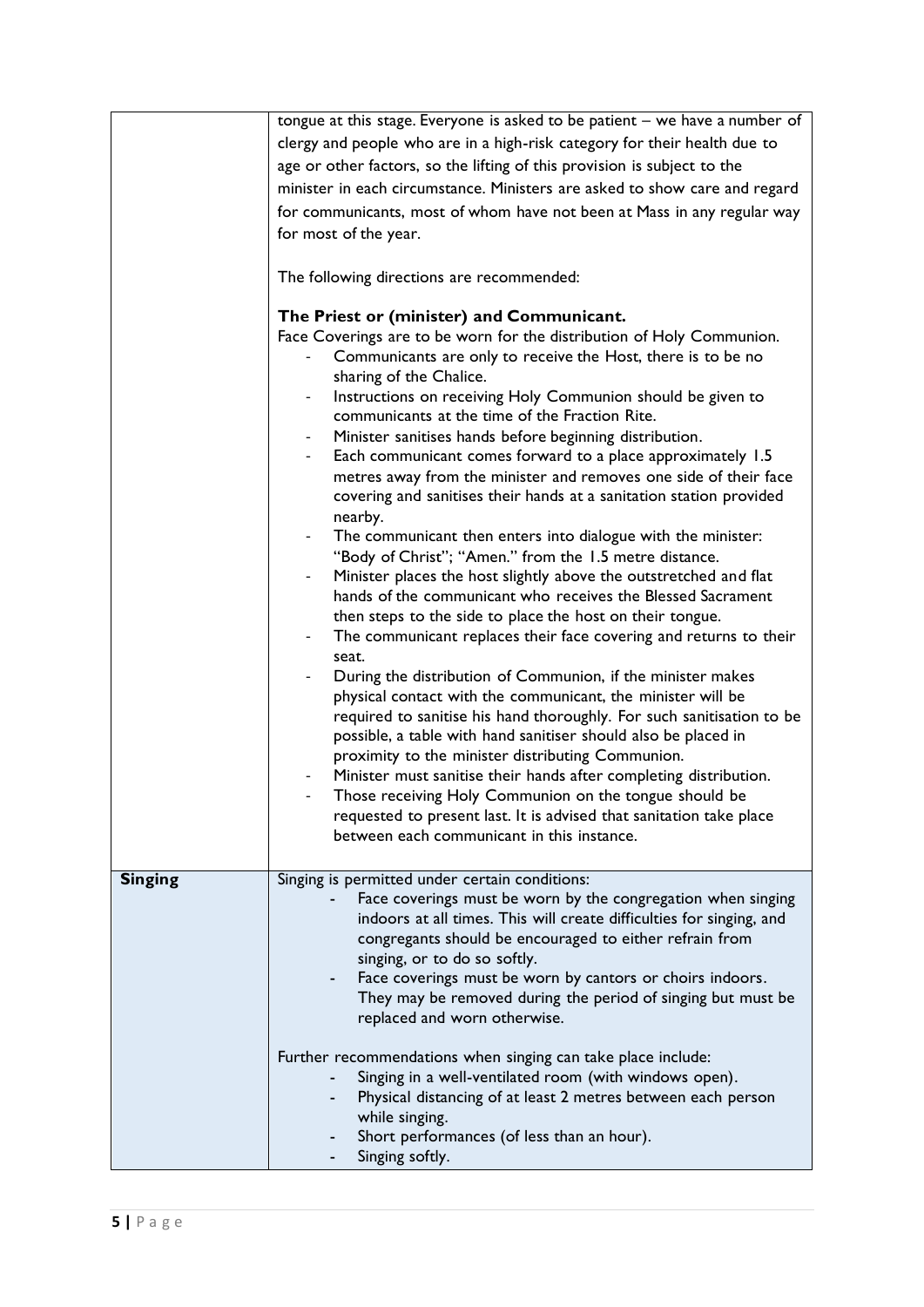|                        | Fans, free standing or ceiling, are not recommended for use in                                                                                                                                                                                                                                                                                                                                                                                                                                                                                                                                                                                                                                                                                                                               |
|------------------------|----------------------------------------------------------------------------------------------------------------------------------------------------------------------------------------------------------------------------------------------------------------------------------------------------------------------------------------------------------------------------------------------------------------------------------------------------------------------------------------------------------------------------------------------------------------------------------------------------------------------------------------------------------------------------------------------------------------------------------------------------------------------------------------------|
|                        | enclosed indoor spaces for singing.                                                                                                                                                                                                                                                                                                                                                                                                                                                                                                                                                                                                                                                                                                                                                          |
|                        |                                                                                                                                                                                                                                                                                                                                                                                                                                                                                                                                                                                                                                                                                                                                                                                              |
| <b>Private Worship</b> | Places of worship may be open for private worship.<br>Due to current vaccination requirements, set times should be<br>established for private worship clearly indicating whether the time<br>allocated is for fully vaccinated or 'unknown vaccination' status<br>groups.<br>Covid Marshal's must be present to monitor numbers, assist with<br>$\bullet$<br>QR Code registrations and sight vaccination status.<br>Face coverings must be worn by anyone attending indoor prayer.<br>٠<br>Number caps for general worship according to vaccination group<br>$\bullet$<br>status, along with density quotients, must be adhered to, as well as<br>distancing, hygiene precautions. All factors should form part of the<br>parish COVIDsafe plans.<br>Note record keeping requirements below. |
| <b>Record Keeping</b>  | All venues for faith organisations, must apply the appropriate density<br>quotient rule and use electronic record keeping through the free Victorian<br>Services App.                                                                                                                                                                                                                                                                                                                                                                                                                                                                                                                                                                                                                        |
|                        | A Covid Marshal must be present at worship, prayer services and parish<br>meetings etc to assist with registrations and vaccination monitoring.                                                                                                                                                                                                                                                                                                                                                                                                                                                                                                                                                                                                                                              |
|                        | Proof of vaccination, or exemption from, records must be kept for those<br>who do not use the Victoria Services App, including Name, Contact, and<br>Vaccination status. These records must be kept securely for 28 days.                                                                                                                                                                                                                                                                                                                                                                                                                                                                                                                                                                    |
| <b>Signage</b>         | Where a Place of Worship has a publicly accessible space, faith                                                                                                                                                                                                                                                                                                                                                                                                                                                                                                                                                                                                                                                                                                                              |
|                        | organisations must display signage at each public entry to each indoor and<br>outdoor space, indicating maximum capacity, COVIDSafe hygiene and<br>physical distancing requirements.                                                                                                                                                                                                                                                                                                                                                                                                                                                                                                                                                                                                         |
|                        | Signage at entrances should indicate if the current service being held is for<br>Vaccinated or Unknown Vaccinated participants.                                                                                                                                                                                                                                                                                                                                                                                                                                                                                                                                                                                                                                                              |
| Cleaning               | Faith organisations should ensure shared spaces and public spaces are<br>cleaned with disinfectant regularly, with high touch surfaces cleaned twice<br>each day. Shared equipment should be cleaned between uses.                                                                                                                                                                                                                                                                                                                                                                                                                                                                                                                                                                           |
|                        | • Reusable and communal resources such as service sheets, religious texts,<br>etc. may be used but must be cleaned between uses. It is recommended<br>that single use print outs be used, or people should be encouraged to bring<br>their own items of significance.                                                                                                                                                                                                                                                                                                                                                                                                                                                                                                                        |
|                        | • Devotional items may be left in place but must be venerated in ways that<br>do not involve touching or kissing them (such as by bowing or other faith<br>appropriate action).                                                                                                                                                                                                                                                                                                                                                                                                                                                                                                                                                                                                              |
| Weddings               | In Victoria, Places of Worship may welcome                                                                                                                                                                                                                                                                                                                                                                                                                                                                                                                                                                                                                                                                                                                                                   |
|                        | Fully Vaccinated - Indoors DQ4 - Outdoors DQ2 - Cap of 500.<br>Unknown Vaccination Status - Indoors & Outdoors cap of 30. DQ4.                                                                                                                                                                                                                                                                                                                                                                                                                                                                                                                                                                                                                                                               |
|                        | Children under 12 months old are not counted towards caps.                                                                                                                                                                                                                                                                                                                                                                                                                                                                                                                                                                                                                                                                                                                                   |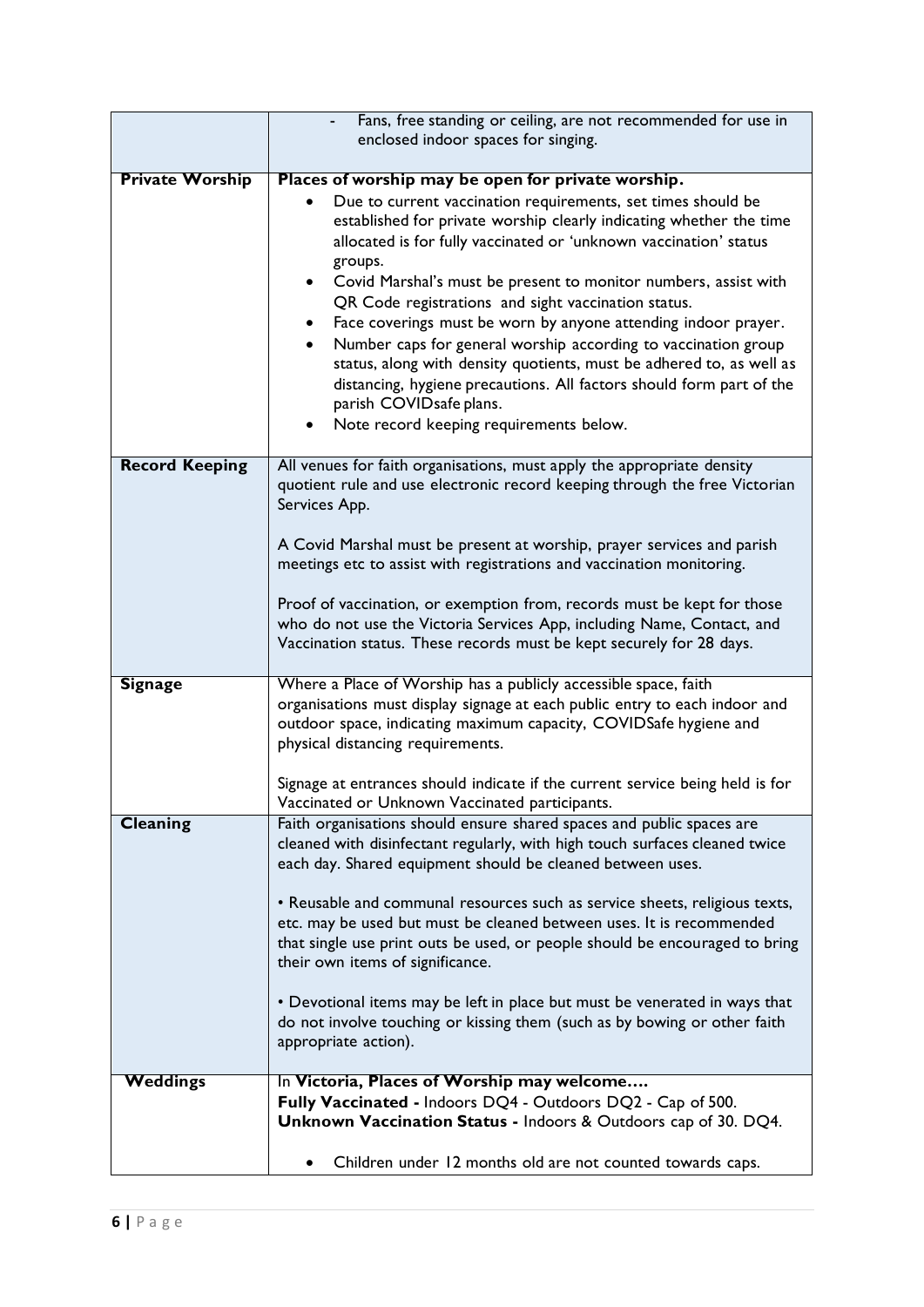|                 | Caps not inclusive of marrying couple plus those necessary to<br>$\bullet$                                                          |
|-----------------|-------------------------------------------------------------------------------------------------------------------------------------|
|                 | conduct wedding.                                                                                                                    |
|                 | A COVID Check-In Marshal must be present. For role of a                                                                             |
|                 | Marshal please visit: https://www.coronavirus.vic.gov.au/covid-                                                                     |
|                 | check-in-marshals                                                                                                                   |
|                 | Places of worship must use electronic record keeping through the<br>$\bullet$                                                       |
|                 | Victoria Services QR Services App.                                                                                                  |
|                 | Proof of vaccination, or vaccination exemption, status to be sighted<br>via the Victoria Services App (Tick indicator). Vaccination |
|                 | Exemptions can be linked to your Victoria Services App.                                                                             |
|                 | For those with hard copy certificates, record should be taken of<br>$\bullet$                                                       |
|                 | Name, Contact and Acknowledgement of vaccination proof or                                                                           |
|                 | vaccination exemption. This record must be kept securely for 28                                                                     |
|                 | days.                                                                                                                               |
|                 | Booking systems - such as Trybooking or Genius, are                                                                                 |
|                 | recommended to assist in monitoring permitted numbers.                                                                              |
|                 | Face coverings must be worn by all participants indoors, except the<br>٠                                                            |
|                 | Bride and Groom who do not need to wear face coverings during                                                                       |
|                 | the ceremony.                                                                                                                       |
|                 | Face coverings can be removed for photos, but people must be                                                                        |
|                 | encouraged to stay 1.5m away from others. Face coverings do not                                                                     |
|                 | need to be worn outside.                                                                                                            |
|                 | Hygiene precautions must be maintained throughout.                                                                                  |
|                 | A photographer is not counted as a guest under the wedding<br>$\bullet$                                                             |
|                 | gathering limits. There is no limit on the number of photographers                                                                  |
|                 | or videographers for each wedding.                                                                                                  |
|                 |                                                                                                                                     |
|                 | Following a wedding, the church must be cleaned.                                                                                    |
| <b>Funerals</b> | In Victoria, Places of Worship may welcome                                                                                          |
|                 | Fully Vaccinated - Indoor DQ4 - Outdoor DQ2 - Cap of 500.                                                                           |
|                 | Unknown Vaccination Status - Indoors & Outdoors cap of 30. DQ4.                                                                     |
|                 |                                                                                                                                     |
|                 | Children under 12 months old are not counted towards caps.                                                                          |
|                 | Caps not inclusive of those necessary to conduct the funeral.<br>$\bullet$                                                          |
|                 | A COVID Check-In Marshal must be present. For role of a                                                                             |
|                 | Marshal please visit: https://www.coronavirus.vic.gov.au/covid-<br>check-in-marshals                                                |
|                 |                                                                                                                                     |
|                 | Places of worship must use electronic record keeping through the<br>Victoria Services QR Services App.                              |
|                 | Proof of vaccination, or vaccination exemption, status to be sighted<br>$\bullet$                                                   |
|                 | via the Victoria Services App (Tick indicator). Vaccination                                                                         |
|                 | Exemptions can be linked to your Victoria Services App.                                                                             |
|                 | For those with hard copy certificates, record should be taken of<br>$\bullet$                                                       |
|                 | Name, Contact and Acknowledgement of vaccination proof or                                                                           |
|                 | vaccination exemption. This record must be kept securely for 28                                                                     |
|                 | days.                                                                                                                               |
|                 | Booking systems - such as Trybooking or Genius, are                                                                                 |
|                 | recommended to assist in monitoring permitted numbers.                                                                              |
|                 |                                                                                                                                     |
|                 | Refer to email sent to Parishes and Clergy 18 August 2021 confirming that Pall                                                      |
|                 | Bearers must either be part of the permitted number cap or be provided by the<br>Funeral Service provider.                          |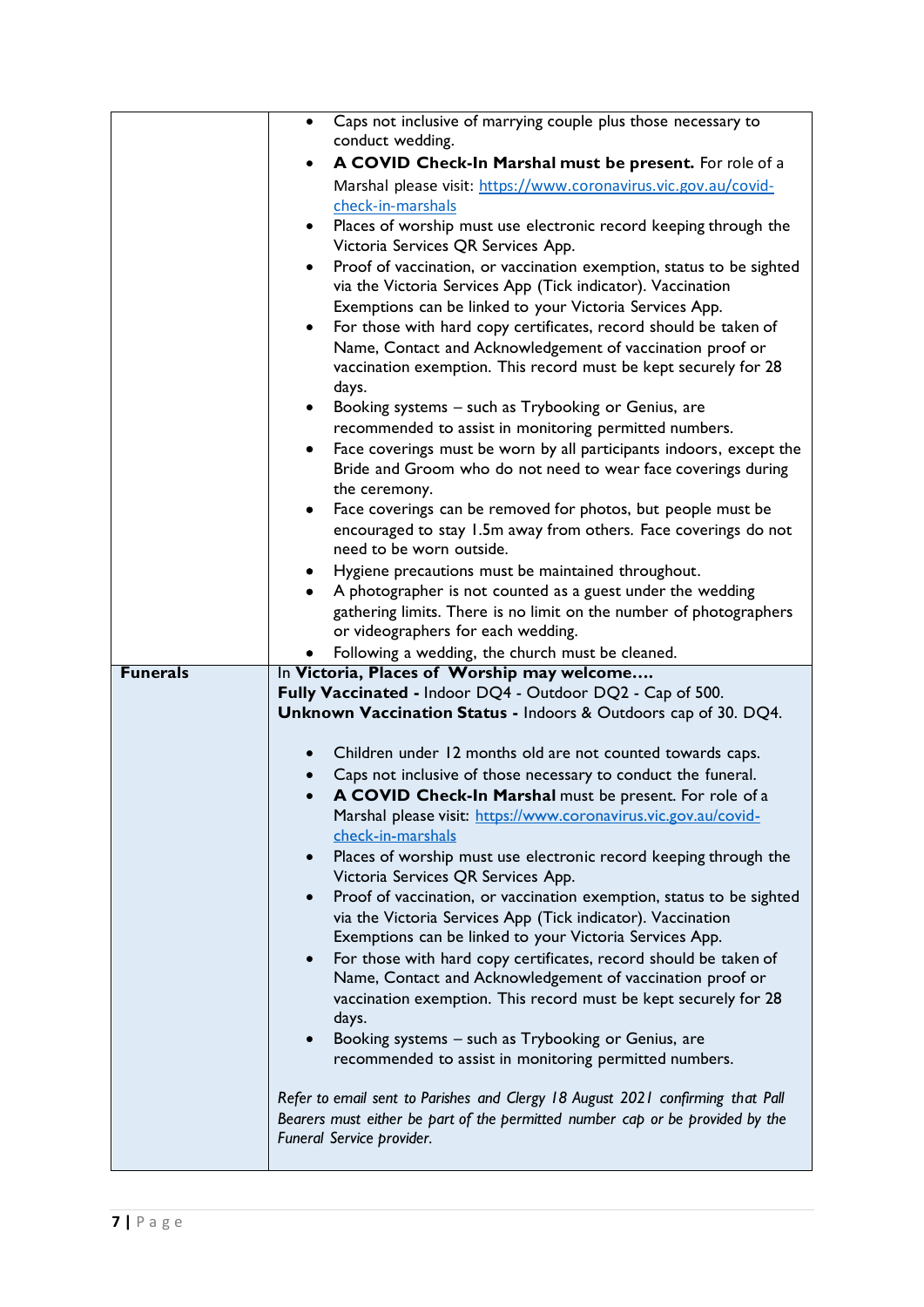| <b>Baptisms</b> | Face coverings must be worn indoors by all participants including<br>$\bullet$<br>those conducting the funeral and any technicians or musicians.<br>Hygiene precautions must be maintained throughout.<br>$\bullet$<br>Permission is granted to hold the funeral liturgy in a funeral parlour<br>$\bullet$<br>if the family so wish. This is to be a Funeral Service and not a<br><b>Funeral Mass.</b><br>Following a funeral, the church must be cleaned.<br>$\bullet$<br>Baptisms may be celebrated under the latest indoor and outdoor<br>Religious Gatherings and Ceremonies limits for Victoria<br>Gatherings must adhere to the vaccination status guidelines.                                                                                                                                                                                                                                                                                                                                                                                                                                                                                                                                                                                                                                                                                                                                                                                                                                                                                                                                                                                                                                                                                                                                                                                                                                                              |
|-----------------|-----------------------------------------------------------------------------------------------------------------------------------------------------------------------------------------------------------------------------------------------------------------------------------------------------------------------------------------------------------------------------------------------------------------------------------------------------------------------------------------------------------------------------------------------------------------------------------------------------------------------------------------------------------------------------------------------------------------------------------------------------------------------------------------------------------------------------------------------------------------------------------------------------------------------------------------------------------------------------------------------------------------------------------------------------------------------------------------------------------------------------------------------------------------------------------------------------------------------------------------------------------------------------------------------------------------------------------------------------------------------------------------------------------------------------------------------------------------------------------------------------------------------------------------------------------------------------------------------------------------------------------------------------------------------------------------------------------------------------------------------------------------------------------------------------------------------------------------------------------------------------------------------------------------------------------|
|                 | All participants must wear a face covering when indoors at all times,<br>unless under 12 years of age or have a lawful reason not to. It is<br>recommended that Primary School aged children wear face<br>coverings.<br>Face coverings can be removed for photos.<br>$\bullet$<br>Baptism by immersion or baptisms using already blessed water are<br>$\bullet$<br>to be avoided. Fresh water is to be used in every individual instance<br>of baptism, and immediately drained afterwards.<br>Fresh water is blessed and used for each baptism.<br>٠<br>The child to be baptised is held by the parents throughout.<br>٠<br>The welcoming blessing of the child is done by the priest without<br>$\bullet$<br>physical contact with the child.<br>The two anointings are done using single-use cotton buds.<br>٠<br>The water is poured by the priest on the head of the child from<br>٠<br>above.<br>The dressing of the child in a white garment is done by the parents.<br>٠<br>The lighting of the candle is done by the person holding the candle.<br>$\bullet$<br>A COVID Check-In Marshal must be present. For role of a<br>Marshal please visit: https://www.coronavirus.vic.gov.au/covid-<br>check-in-marshals<br>Places of worship must use electronic record keeping through the<br>Victoria Services QR Services App.<br>Proof of vaccination, or vaccination exemption, status to be sighted<br>via the Victoria Services App (Tick indicator). Vaccination<br>Exemptions can be linked to your Victoria Services App.<br>For those with hard copy certificates, record should be taken of<br>٠<br>Name, Contact and Acknowledgement of vaccination proof or<br>vaccination exemption. This record must be kept securely for 28<br>days.<br>Booking systems - such as Trybooking or Genius, are<br>recommended to assist in monitoring permitted numbers.<br>Hygiene precautions must be maintained throughout<br>٠ |
|                 | Following a Baptism indoors, the church must be cleaned.                                                                                                                                                                                                                                                                                                                                                                                                                                                                                                                                                                                                                                                                                                                                                                                                                                                                                                                                                                                                                                                                                                                                                                                                                                                                                                                                                                                                                                                                                                                                                                                                                                                                                                                                                                                                                                                                          |
| <b>Penance</b>  | Reconciliation may be celebrated in line with all applicable<br>vaccination, density, distancing, and hygiene regulations.<br>Management of times and appropriate cap numbers should enable<br>the Sacrament to be available for all people (vaccinated or<br>unknown vaccination status). Clear signage indicating this is<br>essential.                                                                                                                                                                                                                                                                                                                                                                                                                                                                                                                                                                                                                                                                                                                                                                                                                                                                                                                                                                                                                                                                                                                                                                                                                                                                                                                                                                                                                                                                                                                                                                                         |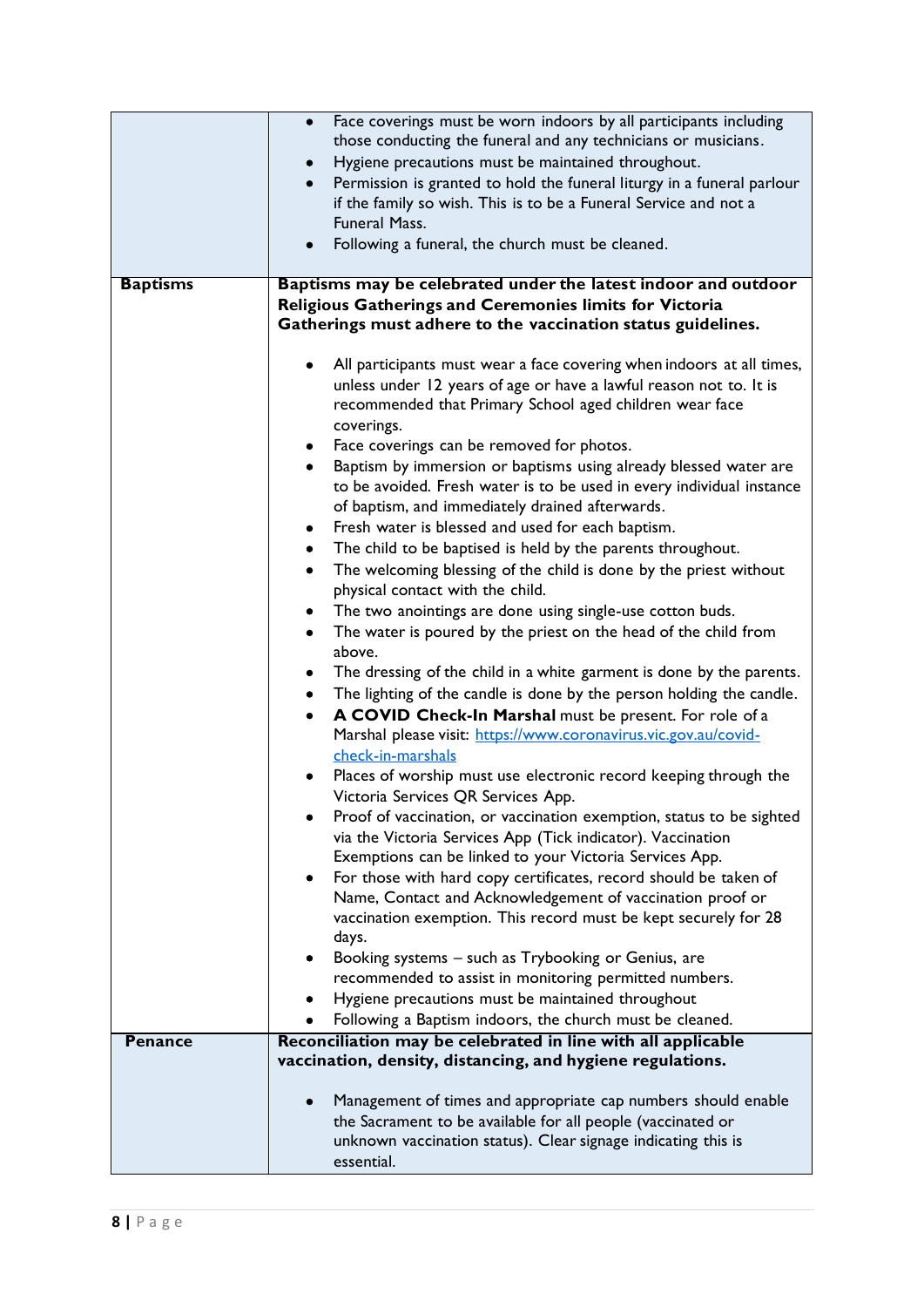|                      | To enable privacy for people attending the Sacrament,<br>consideration should be given for Penance to be offered during<br>particular times either before or after Mass, or set times of Private<br>worship, so that Check-in doesn't intrude on the private nature of<br>attendance.<br>Face coverings must be worn indoors at all times.<br>٠<br>If there arises an urgent need to impart sacramental absolution to<br>several people together out of grave necessity (eg. to a group of<br>persons in a hospital setting who are dying from Coronavirus), then<br>permission is to be sought from the Regional Vicar. The provisions<br>of Cans.961 and 962 are to be met and applied for validity.<br>A COVID Check-In Marshal must be present. For role of a<br>$\bullet$<br>Marshal please visit: https://www.coronavirus.vic.gov.au/covid-<br>check-in-marshals<br>Places of worship must use electronic record keeping through the<br>٠<br>Victoria Services QR Services App.<br>Proof of vaccination, or vaccination exemption, status to be sighted<br>$\bullet$<br>via the Victoria Services App (Tick indicator). Vaccination<br>Exemptions can be linked to your Victoria Services App.<br>For those with hard copy certificates, record should be taken of<br>Name, Contact and Acknowledgement of vaccination proof or<br>vaccination exemption. This record must be kept securely for 28<br>days. |
|----------------------|-------------------------------------------------------------------------------------------------------------------------------------------------------------------------------------------------------------------------------------------------------------------------------------------------------------------------------------------------------------------------------------------------------------------------------------------------------------------------------------------------------------------------------------------------------------------------------------------------------------------------------------------------------------------------------------------------------------------------------------------------------------------------------------------------------------------------------------------------------------------------------------------------------------------------------------------------------------------------------------------------------------------------------------------------------------------------------------------------------------------------------------------------------------------------------------------------------------------------------------------------------------------------------------------------------------------------------------------------------------------------------------------------------------------|
| <b>Confirmations</b> | Confirmations may be celebrated in line with all applicable                                                                                                                                                                                                                                                                                                                                                                                                                                                                                                                                                                                                                                                                                                                                                                                                                                                                                                                                                                                                                                                                                                                                                                                                                                                                                                                                                       |
|                      | vaccination, density, distancing, and hygiene regulations.                                                                                                                                                                                                                                                                                                                                                                                                                                                                                                                                                                                                                                                                                                                                                                                                                                                                                                                                                                                                                                                                                                                                                                                                                                                                                                                                                        |
|                      | [It is important to note that Vaccination status applies to everyone<br>present. If a person over 16 years of age is of unknown status, then<br>the permissible numbers are reduced to 30 indoors.]                                                                                                                                                                                                                                                                                                                                                                                                                                                                                                                                                                                                                                                                                                                                                                                                                                                                                                                                                                                                                                                                                                                                                                                                               |
|                      | - In consultation with the Auxiliary Bishop or Regional Vicar, parish priests<br>are delegated to determine locally whether Confirmation will be conferred<br>within Mass or without Mass.                                                                                                                                                                                                                                                                                                                                                                                                                                                                                                                                                                                                                                                                                                                                                                                                                                                                                                                                                                                                                                                                                                                                                                                                                        |
|                      | - Locations for consideration include: inside the parish church (according to<br>permitted numbers); outside the parish church (provided due reverence<br>can be observed); or in a suitably prepared and decorated school hall<br>according to the allowable guidelines of the school community.<br>- Each local community can determine the days and times most suitable for<br>their celebrations. The Office of the Vicar General is to be kept informed                                                                                                                                                                                                                                                                                                                                                                                                                                                                                                                                                                                                                                                                                                                                                                                                                                                                                                                                                      |
|                      | of the schedule.<br>- In consultation with the Regional Vicar, in parishes with large numbers of<br>candidates, a parish priest may enlist another parish priest from a<br>neighbouring parish to assist with some sessions.                                                                                                                                                                                                                                                                                                                                                                                                                                                                                                                                                                                                                                                                                                                                                                                                                                                                                                                                                                                                                                                                                                                                                                                      |
|                      | - When possible, pastors should provide live-streaming services of the<br>celebration of the Order of Confirmation. This will offer the Confirmandi<br>and families happy memories about this important celebration.                                                                                                                                                                                                                                                                                                                                                                                                                                                                                                                                                                                                                                                                                                                                                                                                                                                                                                                                                                                                                                                                                                                                                                                              |
|                      | <b>B. The Celebration</b>                                                                                                                                                                                                                                                                                                                                                                                                                                                                                                                                                                                                                                                                                                                                                                                                                                                                                                                                                                                                                                                                                                                                                                                                                                                                                                                                                                                         |
|                      | - The Sacrament is to be celebrated using the approved Rite of                                                                                                                                                                                                                                                                                                                                                                                                                                                                                                                                                                                                                                                                                                                                                                                                                                                                                                                                                                                                                                                                                                                                                                                                                                                                                                                                                    |
|                      | Confirmation (within Mass or Outside of Mass).<br>- All participants, including the celebrant, must wear face                                                                                                                                                                                                                                                                                                                                                                                                                                                                                                                                                                                                                                                                                                                                                                                                                                                                                                                                                                                                                                                                                                                                                                                                                                                                                                     |
|                      | coverings unless they are under 12 years of age or have a lawful<br>reason not to.                                                                                                                                                                                                                                                                                                                                                                                                                                                                                                                                                                                                                                                                                                                                                                                                                                                                                                                                                                                                                                                                                                                                                                                                                                                                                                                                |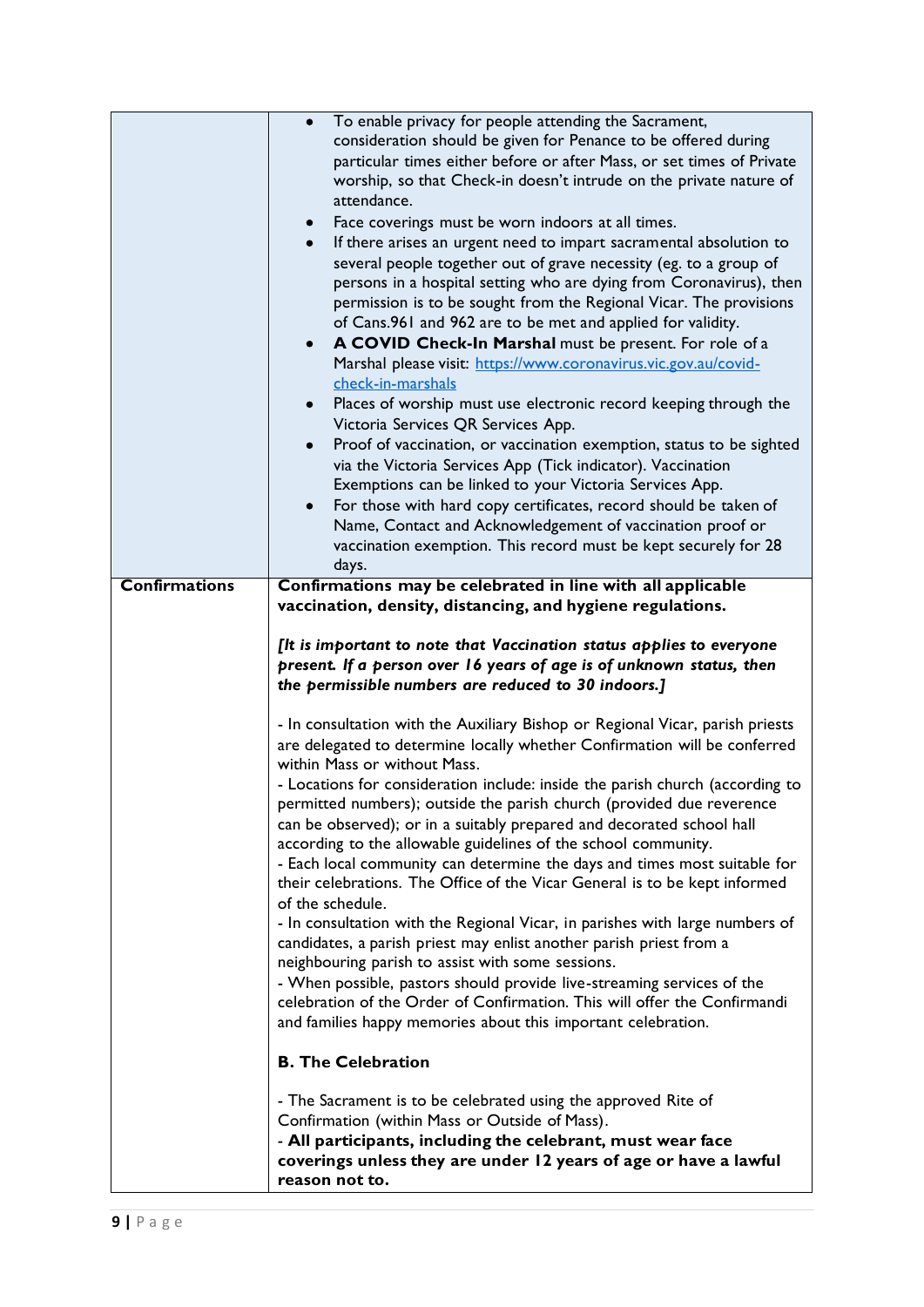| - Conduct all standard protocols for preparing and sanitising the liturgical<br>space before and after the celebration.<br>- The Priest is to follow the health and safety guidelines enumerated in the<br>Archdiocesan guidelines for the celebration of the Mass.<br>- Prior to the start of the liturgy, a small table should be placed<br>appropriately that would hold the Sacred Chrism, a purificator, sufficient                                           |
|--------------------------------------------------------------------------------------------------------------------------------------------------------------------------------------------------------------------------------------------------------------------------------------------------------------------------------------------------------------------------------------------------------------------------------------------------------------------|
| cotton swabs (I for each candidate), and an empty container (with a lid) to                                                                                                                                                                                                                                                                                                                                                                                        |
| act as a receptacle for the disposal of the swab.                                                                                                                                                                                                                                                                                                                                                                                                                  |
| - The Priest, the candidate for Confirmation (if over the age of 12), and the<br>proxy sponsor/sponsor are to wear a face covering throughout the<br>sacramental action.                                                                                                                                                                                                                                                                                           |
| <b>C. Gestures during Confirmation</b>                                                                                                                                                                                                                                                                                                                                                                                                                             |
| The Laying on of Hands:<br>This is to take place by a gesture of extending your hands over and above<br>the heads of the group of candidates to be confirmed, as the Prayer of<br>Confirmation is said. There is to be no physical contact with anyone to be<br>confirmed.                                                                                                                                                                                         |
| Anointing with Chrism:<br>- The Sacred Chrism to be used during the Sacrament should be poured<br>into a separate vessel than the one in which the Chrism is kept. The vessel<br>must be sanitised properly before use.                                                                                                                                                                                                                                            |
| - The Priest is to sanitise his hands prior to the anointing with Chrism.<br>- A single-use cotton swab, dipped into the Chrism, must be used to anoint.<br>There is to be no physical contact with the one being anointed. The tip of<br>the cotton swab is used to anoint on the forehead. The cotton bud is to be<br>immediately disposed of after each single use in the container provided. A<br>new cotton bud is to be used for each person to be anointed. |
| - The Priest should use sanitiser as often as needed.<br>- Any leftover Chrism in the vessel should be disposed of in the liturgically<br>proper manner. It should not be returned to the container in which the<br>Chrism is usually stored.                                                                                                                                                                                                                      |
| - If needed, more Chrism can be obtained from the Cathedral in the usual<br>way.                                                                                                                                                                                                                                                                                                                                                                                   |
| <b>Gesture of Peace:</b><br>The gesture of peace (e.g., handshake, the touching of the cheek),<br>no longer envisaged in the current Ritual, is to be dispensed with entirely.<br>The gesture is not to take place. The words of the exchange of peace,<br>however, are still to be said.                                                                                                                                                                          |
| Other Actions:<br>All other gestures or symbolic actions involving physical contact or sharing<br>are not permitted (e.g. lighting of candles; presenting of symbols for<br>confirmation; issuing of certificates; etc.).                                                                                                                                                                                                                                          |
| Sponsor/s:<br>If the density quotient for a church does not allow large enough numbers<br>to be present, it is encouraged that one proxy sponsor stand in the place of<br>the sponsors for all the candidates to be confirmed in a single Liturgy. If<br>adequate spacing and capacity allows, each candidate may have their                                                                                                                                       |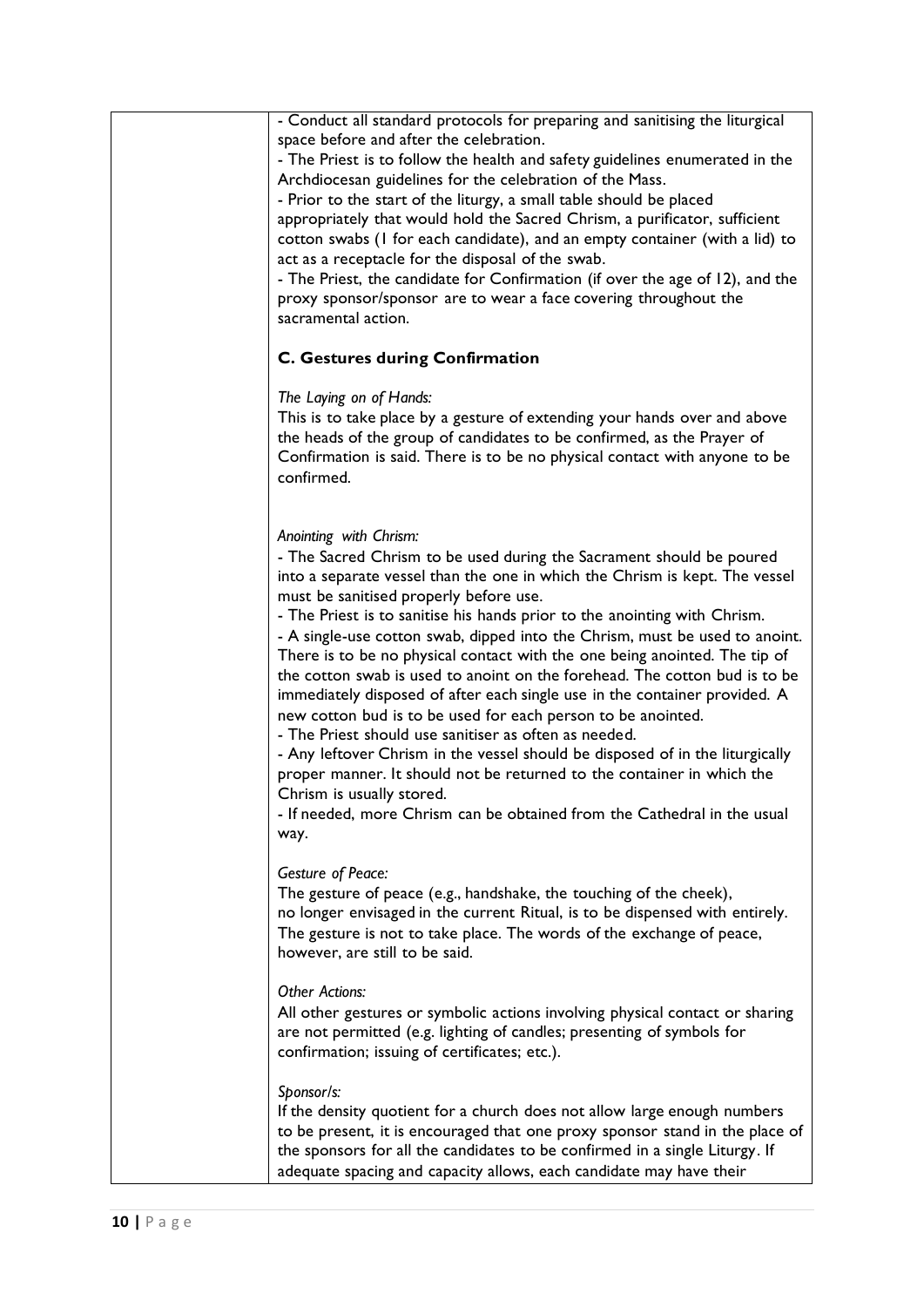|                                            | individual sponsor present along with family. The sponsor is to remain near<br>to the one to be confirmed, but no physical contact is to be made. The<br>sponsor is not to place their hand upon the shoulder of the one to be<br>confirmed and must wear their face covering at all times unless they are a<br>member of the household.<br><b>Other Considerations</b><br>- If pictures are requested by the Confirmandi for their families, it should<br>be taken in a planned and orderly manner so as to observe physical<br>distancing at all times.<br>- Simple gatherings after the celebration of Confirmation may take place<br>and must follow the directives under Social Gatherings.<br>- When recording in the Register the name of the priest who has<br>confirmed, note is to be made of the delegation granted by the Regional<br>Vicar, if appropriate. The same applies in notifying the Parish of Baptism of<br>the one confirmed. It is the Sponsor's name, not the name of the proxy<br>sponsor that should be registered.<br>As with all current allowances:<br>A COVID Check-In Marshal must be present. For role of a Marshal<br>please visit: https://www.coronavirus.vic.gov.au/covid-check-in-marshals<br>Places of worship must use electronic record keeping through the<br>Victoria Services QR Services App.<br>Proof of vaccination, or vaccination exemption, status to be sighted<br>٠<br>via the Victoria Services App (Tick indicator). Vaccination<br>Exemptions can be linked to your Victoria Services App.<br>It is noted that those under 16 years of age are not required to<br>٠<br>produce proof of vaccination status.<br>For those with hard copy certificates, record should be taken of<br>$\bullet$<br>Name, Contact and Acknowledgement of vaccination proof or<br>vaccination exemption. This record must be kept securely for 28<br>days.<br>Booking systems - such as Trybooking or Genius, are<br>recommended to assist in monitoring permitted numbers. |
|--------------------------------------------|----------------------------------------------------------------------------------------------------------------------------------------------------------------------------------------------------------------------------------------------------------------------------------------------------------------------------------------------------------------------------------------------------------------------------------------------------------------------------------------------------------------------------------------------------------------------------------------------------------------------------------------------------------------------------------------------------------------------------------------------------------------------------------------------------------------------------------------------------------------------------------------------------------------------------------------------------------------------------------------------------------------------------------------------------------------------------------------------------------------------------------------------------------------------------------------------------------------------------------------------------------------------------------------------------------------------------------------------------------------------------------------------------------------------------------------------------------------------------------------------------------------------------------------------------------------------------------------------------------------------------------------------------------------------------------------------------------------------------------------------------------------------------------------------------------------------------------------------------------------------------------------------------------------------------------------------------------------------------------------------------------------|
| Livestreaming                              | Technicians are included in the number limits and must adhere to density<br>quotients and distancing and vaccination requirements. Face coverings must<br>be worn indoors.                                                                                                                                                                                                                                                                                                                                                                                                                                                                                                                                                                                                                                                                                                                                                                                                                                                                                                                                                                                                                                                                                                                                                                                                                                                                                                                                                                                                                                                                                                                                                                                                                                                                                                                                                                                                                                     |
| <b>Gathering on</b><br><b>Church Sites</b> | Parish sites can welcome:                                                                                                                                                                                                                                                                                                                                                                                                                                                                                                                                                                                                                                                                                                                                                                                                                                                                                                                                                                                                                                                                                                                                                                                                                                                                                                                                                                                                                                                                                                                                                                                                                                                                                                                                                                                                                                                                                                                                                                                      |
|                                            | Fully vaccinated only: Indoors DQ4 - Outdoors DQ2 - Cap of 500.                                                                                                                                                                                                                                                                                                                                                                                                                                                                                                                                                                                                                                                                                                                                                                                                                                                                                                                                                                                                                                                                                                                                                                                                                                                                                                                                                                                                                                                                                                                                                                                                                                                                                                                                                                                                                                                                                                                                                |
|                                            | If the facility is being used for an essential service (e.g. hosting a soup kitchen or<br>food bank) then people attending aren't required to be vaccinated, as long as the<br>patron cap does not exceed 10 per facility.                                                                                                                                                                                                                                                                                                                                                                                                                                                                                                                                                                                                                                                                                                                                                                                                                                                                                                                                                                                                                                                                                                                                                                                                                                                                                                                                                                                                                                                                                                                                                                                                                                                                                                                                                                                     |
|                                            | Mandatory QR Code entry and vaccination record keeping must be in place<br>in line with other gatherings.                                                                                                                                                                                                                                                                                                                                                                                                                                                                                                                                                                                                                                                                                                                                                                                                                                                                                                                                                                                                                                                                                                                                                                                                                                                                                                                                                                                                                                                                                                                                                                                                                                                                                                                                                                                                                                                                                                      |
|                                            | Food or drink may be served at such meetings or gatherings, for example<br>providing congregants with tea, coffee, and refreshments. It is still<br>recommended that single use items are used to serve food or drink, and                                                                                                                                                                                                                                                                                                                                                                                                                                                                                                                                                                                                                                                                                                                                                                                                                                                                                                                                                                                                                                                                                                                                                                                                                                                                                                                                                                                                                                                                                                                                                                                                                                                                                                                                                                                     |